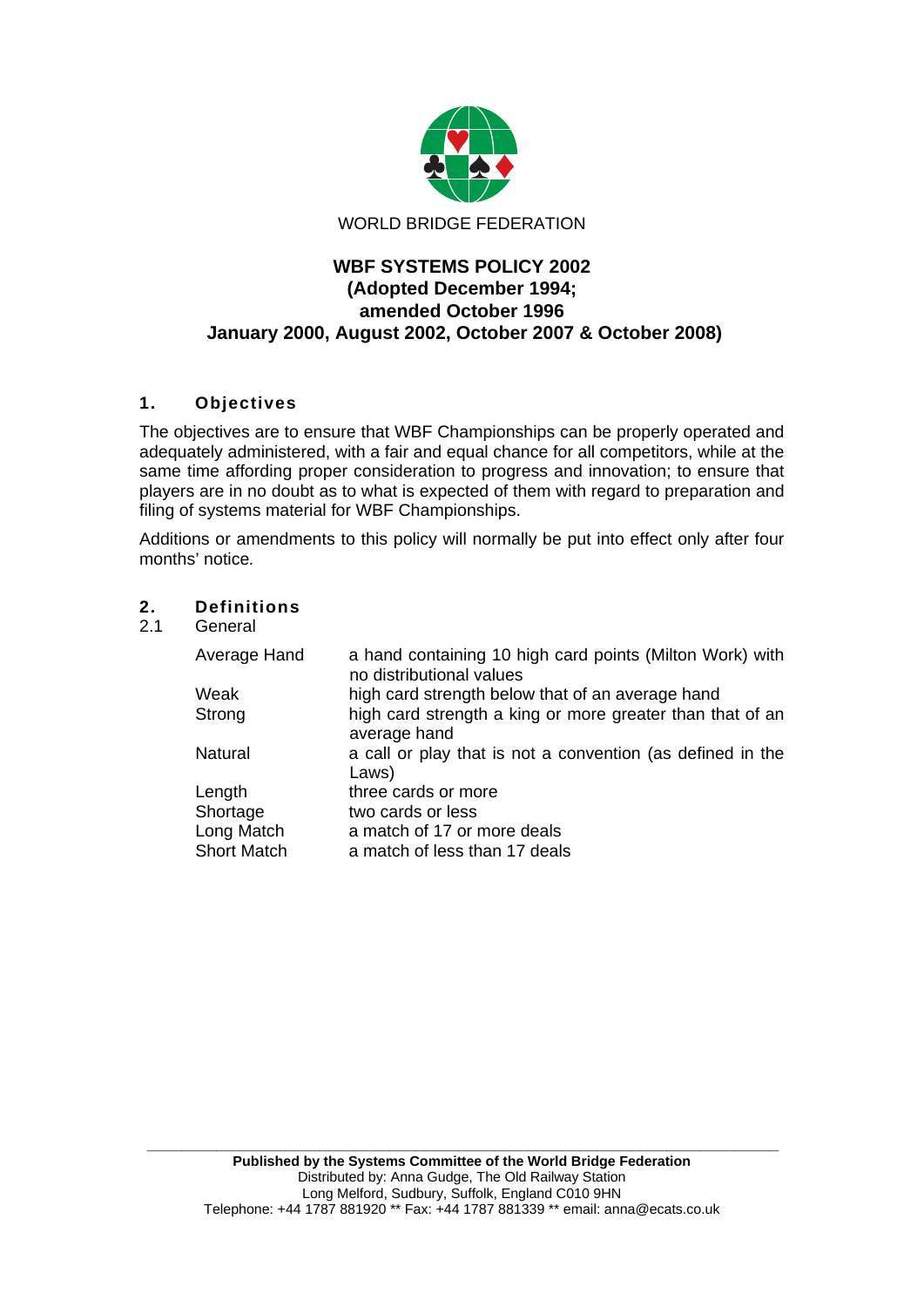## 2.2 HUM Systems

For the purpose of this Policy, a Highly Unusual Method (HUM) means any System that exhibits one or more of the following features, as a matter of partnership agreement:

- a) A Pass in the opening position shows at least the values generally accepted for an opening bid of one, even if there are alternative weak possibilities
- b) By partnership agreement an opening bid at the one level may be weaker than pass.
- c) By partnership agreement an opening bid at the one level may be made with values a king or more below average strength.
- d) By partnership agreement an opening bid at the one level shows either length or shortage in a specified suit
- e) By partnership agreement an opening bid at the one level shows either length in one specified suit or length in another.

**EXCEPTION:** one of a minor in a strong club or strong diamond system

2.3 Classification of Systems

In order to facilitate recognition and handling, systems material will be identified by one or more of the following:

- i) a WBF coloured sticker;
- ii) the appropriate name (hand printed or typed) colour;
- iii) a check mark on a convention card next to the appropriate colour - in keeping with the following descriptions:
- **Green** Natural
- **Blue** Strong Club/Strong Diamond, where one club/one diamond is always strong
- **Red** Artificial: this category includes all artificial systems that do not fall under the definition of Highly Unusual Methods (HUM) systems [see definition below], other than Strong Club/Strong Diamond systems (see 'Blue').

Examples would be a system where one club shows one of three types - a natural club suit, a balanced hand of a specific range, or a Strong Club opener; or a system in which the basic methods (other than the no trump range) vary according to position, vulnerability and the like; or a system that uses conventional 'weak' or 'multimeaning' bids (with or without some weak option) in potentially contestable auctions, other than those described in the main part of the WBF Convention Booklet

**Yellow** Highly Unusual Methods ('HUM') as defined above**.**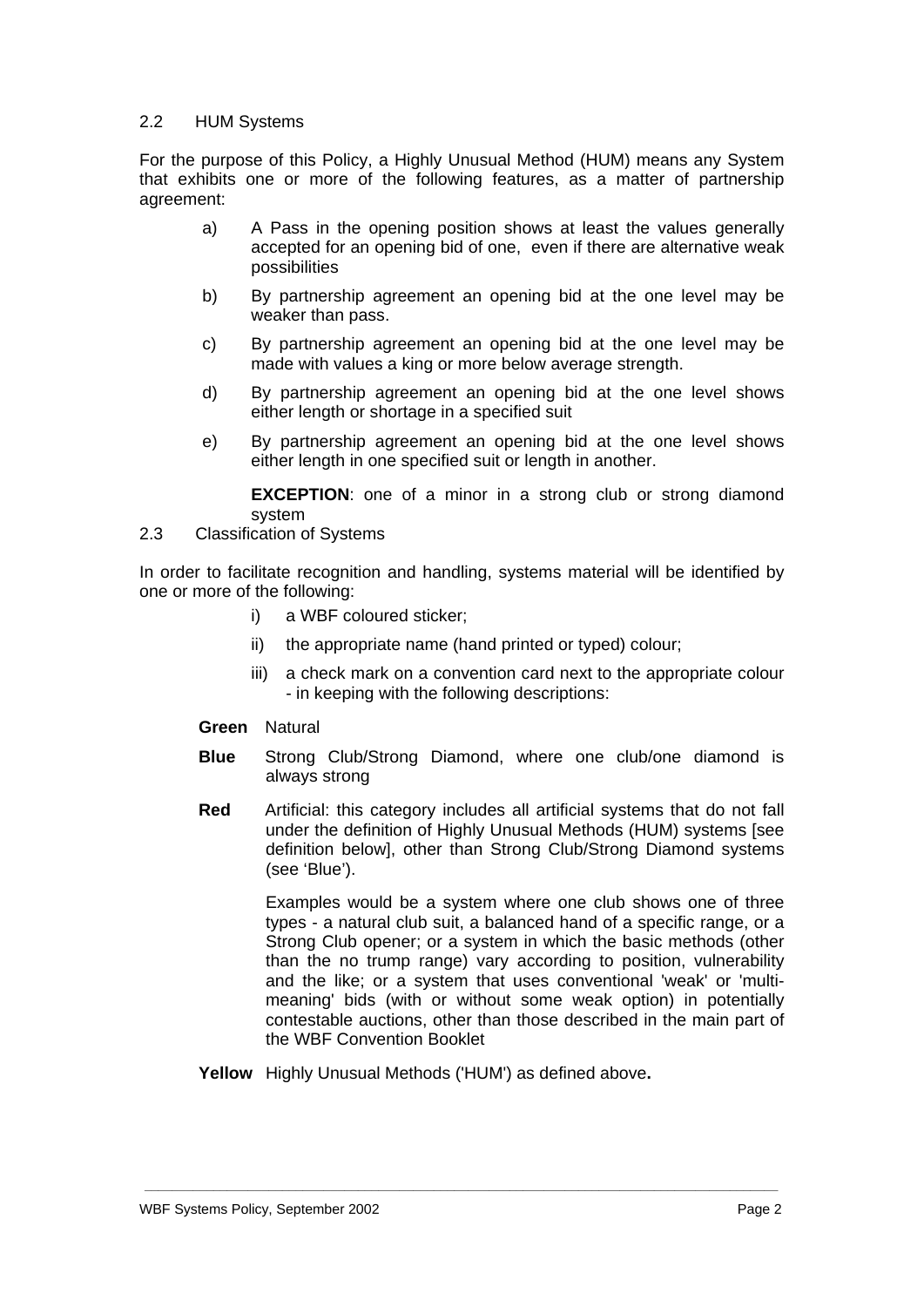## 2.4 Brown Sticker Conventions and Treatments

The following conventions or treatments are categorised as 'Brown Sticker':

- a) Any opening bid of two clubs through three spades that:
	- i) could be weak (may by agreement be made with values below average strength) AND
	- ii) does not promise at least four cards in a known suit.

**EXCEPTION**: The bid always shows at least four cards in a known suit if it is weak. If the bid does not show a known four card suit it must show a hand a king or more over average strength. (Explanation: Where all the weak meanings show at least four cards in one known suit, and the strong meanings show a hand with a king or more above average strength, it is not a Brown Sticker Convention.)

**EXCEPTION:** A two level opening bid in a minor showing a weak two in either major, whether with or without the option of strong hand types, as described in the WBF Conventions Booklet. Defensive measures are permitted for opponents as in 6 below.

b) An overcall of a natural opening bid of one of a suit that does not promise at least four cards in a known suit.

**EXCEPTION**: A natural overcall in no trumps.

**EXCEPTION:** any cue bid suit that shows a strong hand.

**EXCEPTION:** a jump cue bid in opponent's known suit that asks partner to bid 3NT with a stopper in that suit.

- c) Any 'weak' two-suited bids at the two or three level that may by agreement be made with three cards or fewer in one of the suits.
- d) Psychic bids protected by system or required by system.
- e) None of the foregoing restrictions pertain to conventional defences against forcing, artificial opening bids or defences against 'Brown Sticker' or HUM conventions.

Additional to the classification of systems in 2.3 above, any partnership using one or more 'Brown Sticker' conventions must indicate this alongside its system classification.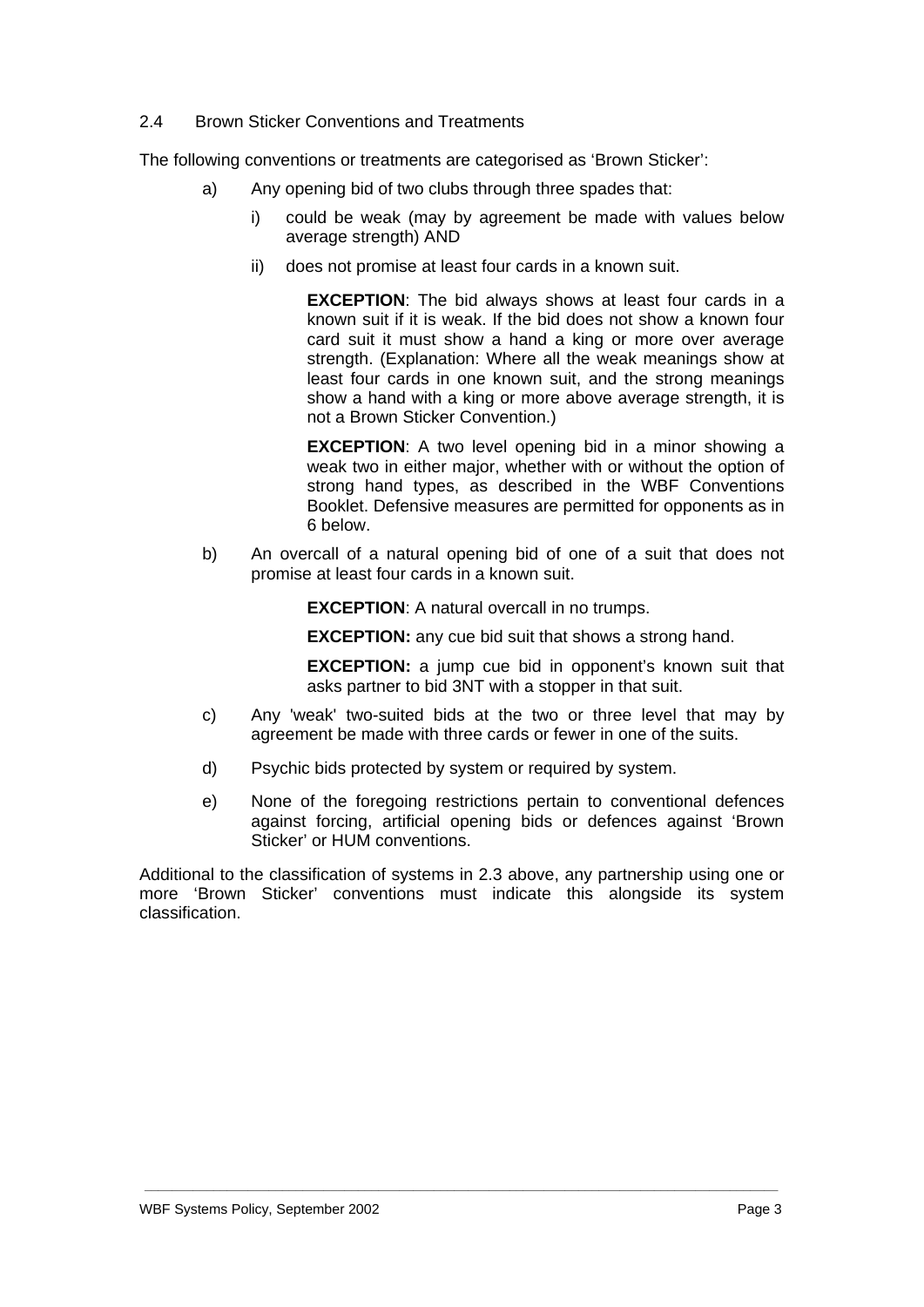## 2.5 Encrypted Signals

Additional to the restrictions on bidding methods and conventions above, players may not use signalling methods by which the message or messages conveyed by the signals are hidden from the declarer because of some key available only to the defenders (i.e. encrypted signals are not allowed)

2.6 Random Openings

It is forbidden to open hands which, by agreement, may contain fewer than 8 high card points and for which no further definition is provided

## **3. Systems allowed at WBF Championships**

In relation to the aspect of Systems to be allowed at WBF Championships, the events will be divided into three categories:

#### *Category 1:* **Bermuda Bowl, Venice Cup**

 For such events all classifications of systems will be permitted, subject to adequate disclosure, but teams using HUM systems must submit their Convention Cards in advance in accordance with the Conditions of Contest and will be subject to a reduction of seating rights, as follows:

 Whenever a team with one or more pairs using a HUM system opposes a team that has no such pair, the HUM systems team will be the 'Away' team, and lines up first throughout.

 No special seating rights or line-up restrictions shall apply when two teams containing HUM systems pairs (regardless of line-up) oppose one another.

## *Category 2:* **The Knock-Out matches of the World Mind Sport Games (formerly World Teams Olympiad), and other Teams Championships as decided by the WBF Rules and Regulations Committee:**

The use of HUM systems is prohibited.

 Up to three 'Brown Sticker' conventions per partnership will be permitted, subject to adequate disclosure, but players using them must submit their Convention Cards & Brown Sticker Announcement Forms (appendix 1) in advance in accordance with the Conditions of Contest. At the same time a viable suggested defence to any Brown Sticker convention must be filed. This will be deemed to be a part of the Convention Card and may be referred to by the opponents at the table.

#### *Category 3:* **All other WBF Tournaments & Championships and stages of such events not covered by Categories 1 & 2 above**

 **\_\_\_\_\_\_\_\_\_\_\_\_\_\_\_\_\_\_\_\_\_\_\_\_\_\_\_\_\_\_\_\_\_\_\_\_\_\_\_\_\_\_\_\_\_\_\_\_\_\_\_\_\_\_\_\_\_\_\_\_\_\_\_\_\_\_\_\_\_\_\_\_\_\_\_\_\_\_\_\_\_\_\_\_\_\_\_\_\_\_\_\_** 

 The use of both HUM systems and 'Brown Sticker' conventions is prohibited.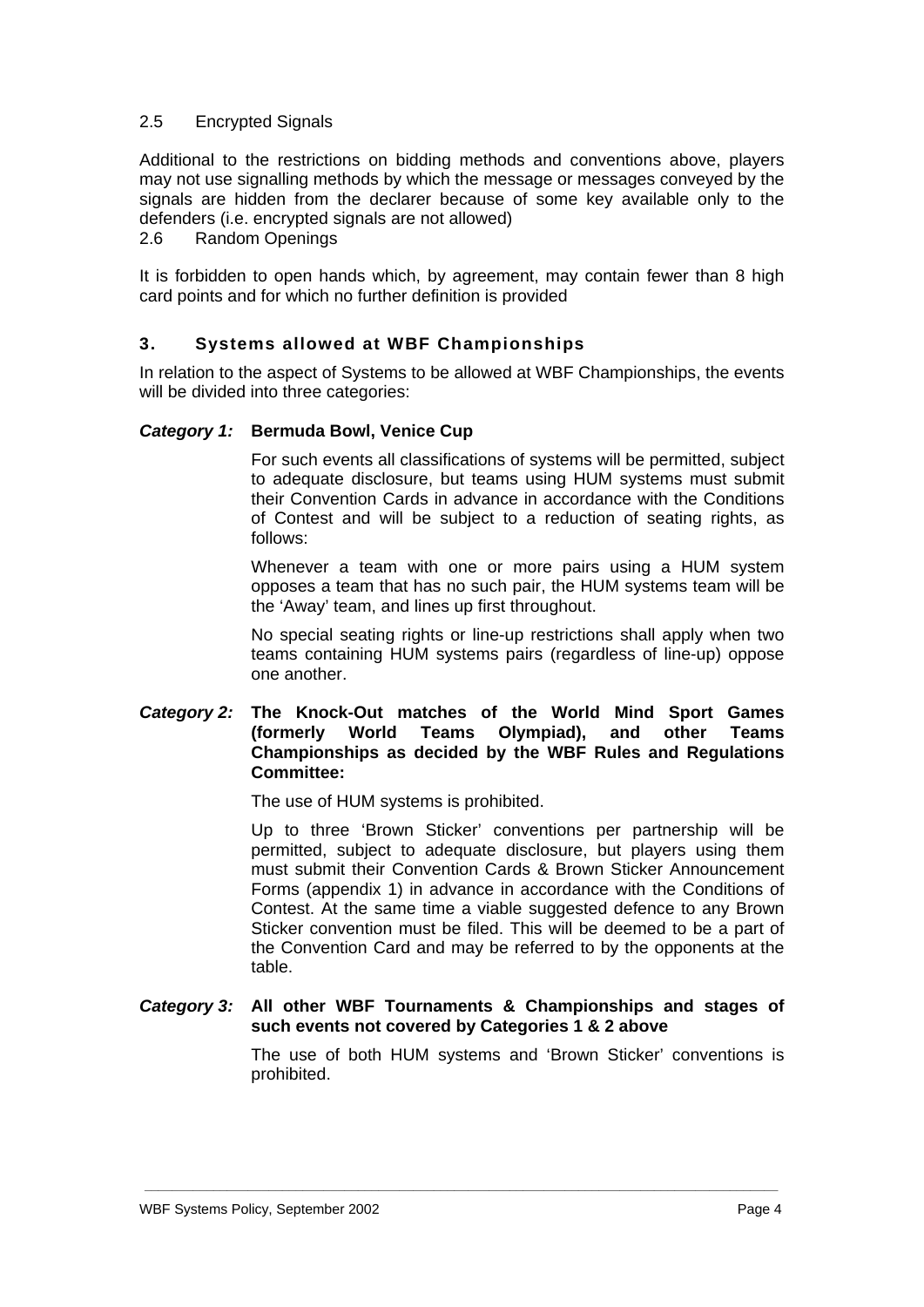# **4. Systems Material**

For all Category 1 Teams events, where Yellow (HUM) systems are permitted, any pair using a HUM system is required (in addition to the normal timely filing of the Convention card and Supplementary Sheets) to submit **the full system** in English in advance before the beginning of the Championship in accordance with the Conditions of Contest.

Pairs using Green, Blue or Red systems are encouraged to submit their full system in English at the beginning of any WBF Championship.

In decisions taken by Tournament Directors and by the Appeals Committee, pairs who have submitted their full system will be given the benefit of any support this provides for an explanation given at the table, as far as this goes.

# **5. Convention Cards/Supplementary Sheets**

The principle of adequate disclosure requires that competitors fully disclose all conventions and treatments requiring defensive preparation. In addition to the Convention cards, pairs will use Supplementary Sheets to achieve this objective.

The use of Supplementary Sheets is not strictly limited for all events, provided that the entries are properly numbered to correspond to appropriately cross-referenced numbers on the Convention card itself. The sheets must readily legible and the numbered entries must be separated by discernible heavy lines. While brevity is encouraged, particularly for Category 2 and Category 3 events, full disclosure must not be prejudiced in any way as a result.

All conventions and treatments requiring defensive preparation must be listed on the front right part of the WBF Card. They must be explained and fully developed (including competitive agreements) either in the appropriate section on the outside or inside of the card, or, where there is inadequate space there, in the first numbered entries on the Supplementary Sheets.

The front right part of the Convention Card must include:

- i) All artificial openings (except strong one club/two club openings)
- ii) Response to natural openings which are weak and conventional
- iii) All conventional defensive bids used over natural openings of one of a suit (making sure that all two suited intervention is detailed precisely; the best way to do this is to write: 'Two Suiters' and include a reference number to an early Supplementary Sheet entry, which will provide the particulars).

If a pair uses any bid which should have been listed here, but which has been left out, and their opponents do not get to their best contract, there will be a strong presumption that the opponents have been damaged by not being able to prepare a defence. The offending pair may also be liable to incur a procedural penalty.

Any pair playing a HUM system or 'Brown Sticker' convention has a special obligation to present a complete description of both their bids and subsequent developments (especially competitive developments). If a pair uses an auction that is not fully described, then the same presumption of lack of advance notice (with adjustments and penalties as described in the preceding paragraph) shall apply.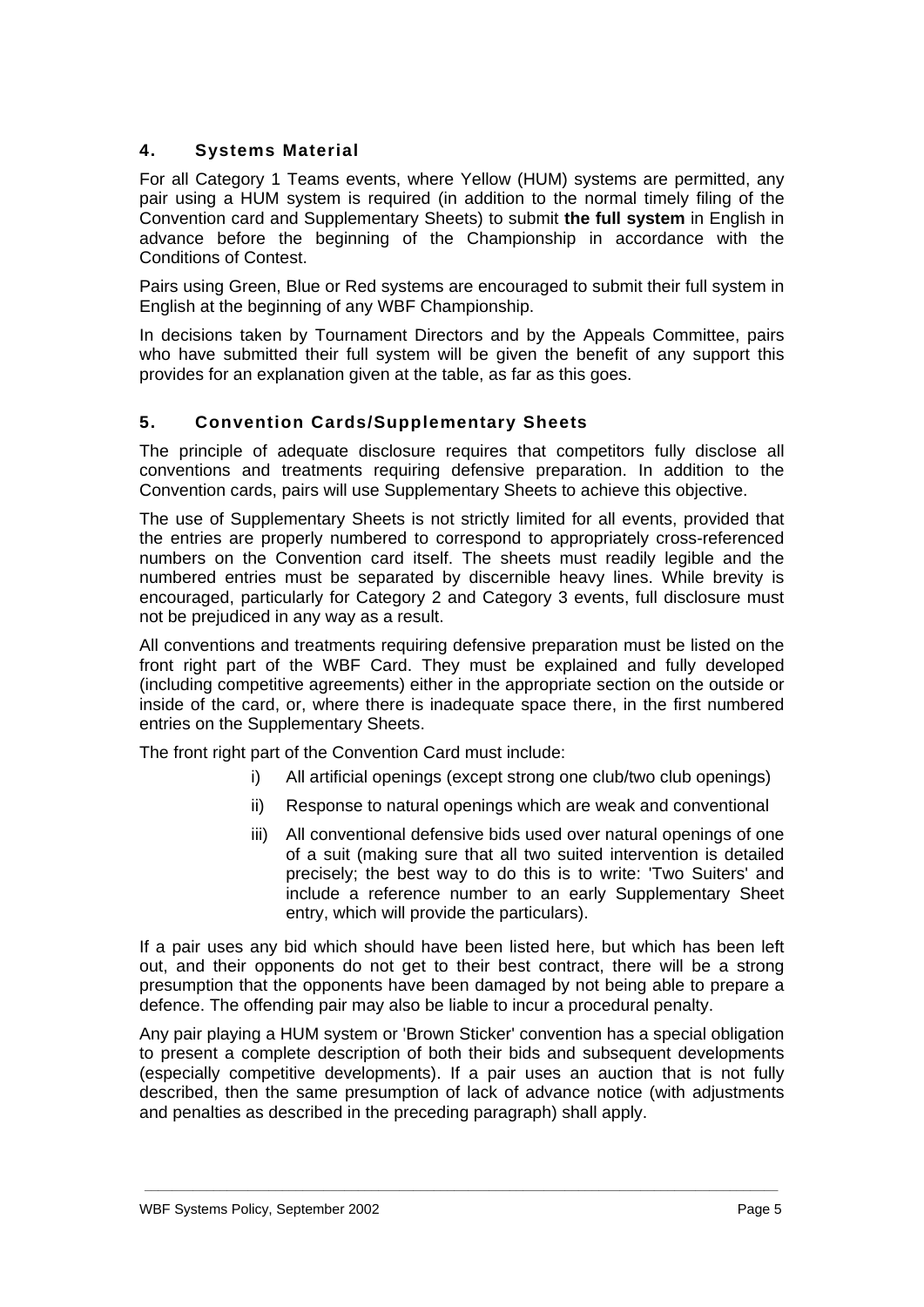For each tournament, the Conditions of Contest will state the date by which, and the address at which, systems material and Convention Cards (together with telephone and fax number or email addresses of the individuals best equipped to deal with queries regarding the system) must be received. The onus is jointly on the pair, the non-playing captain (where relevant), the NBO and the Zonal Organisation to obtain the information required to meet this deadline. Failure to meet this deadline will result in automatic penalties, which will be fully described in the Conditions of Contest. Problems with systems should be referred to the Chairman of the Systems Committee or his nominee in accordance with details given in the Conditions of Contest.

After the closing date for submission of systems, the following will be the policy governing any changes to the Convention Card and Supplementary Sheets:

- a) Deletion of an item or a statement will be permitted upon application to the Chairman of the Systems Committee or his nominee
- b) A change replacing an agreement with another or to introduce a fresh agreement, where the new material is not Brown Sticker, will normally be permitted. The permission to use the new agreement will operate at the discretion of the Chairman, but will normally be from the morning of the second day after notification of the change is issued to other contestants
- c) Neither the replacement of a Brown Sticker convention with another Brown Sticker convention, nor the introduction of a new Brown Sticker convention will be permitted

It is strongly emphasised, and all contestants must note, that the policy stated above will be rigorously applied.

## **6. Defence against Yellow (HUM) Systems and Brown Sticker Conventions**

For Team events in Category 1, the following regulations will apply to defensive measures against HUM systems.

- i) A pair opposing a HUM system pair will submit two (clearly legible) copies of their defence to the HUM system at an appropriate time and place prior to the start of that segment, to be specified in the Conditions of Contest. Such defences are deemed to be part of the opponents' convention card.
- ii) In preparing the defence against a HUM system, pairs using Green, Blue or Red systems are allowed to change their systems, including opening calls. Pairs using a HUM system are not allowed to change their opening calls.
- iii) The pair using a HUM system must inform the opponents in writing (two clearly legible copies) about their counter-defence at the table prior to the start of the session. In preparing their counter-defence, the pair using a HUM system is not permitted to change any of the highly artificial aspects of its system.

For Teams events in Category 1 and Category 2, the following regulations will apply in relation to defensive measures against Brown Sticker Conventions:

A pair may prepare written defences against the 'Brown Sticker' elements of any system. Such defences will have to be given to the opponents (two clearly legible copies) at an appropriate time and place prior to the start of that segment, to be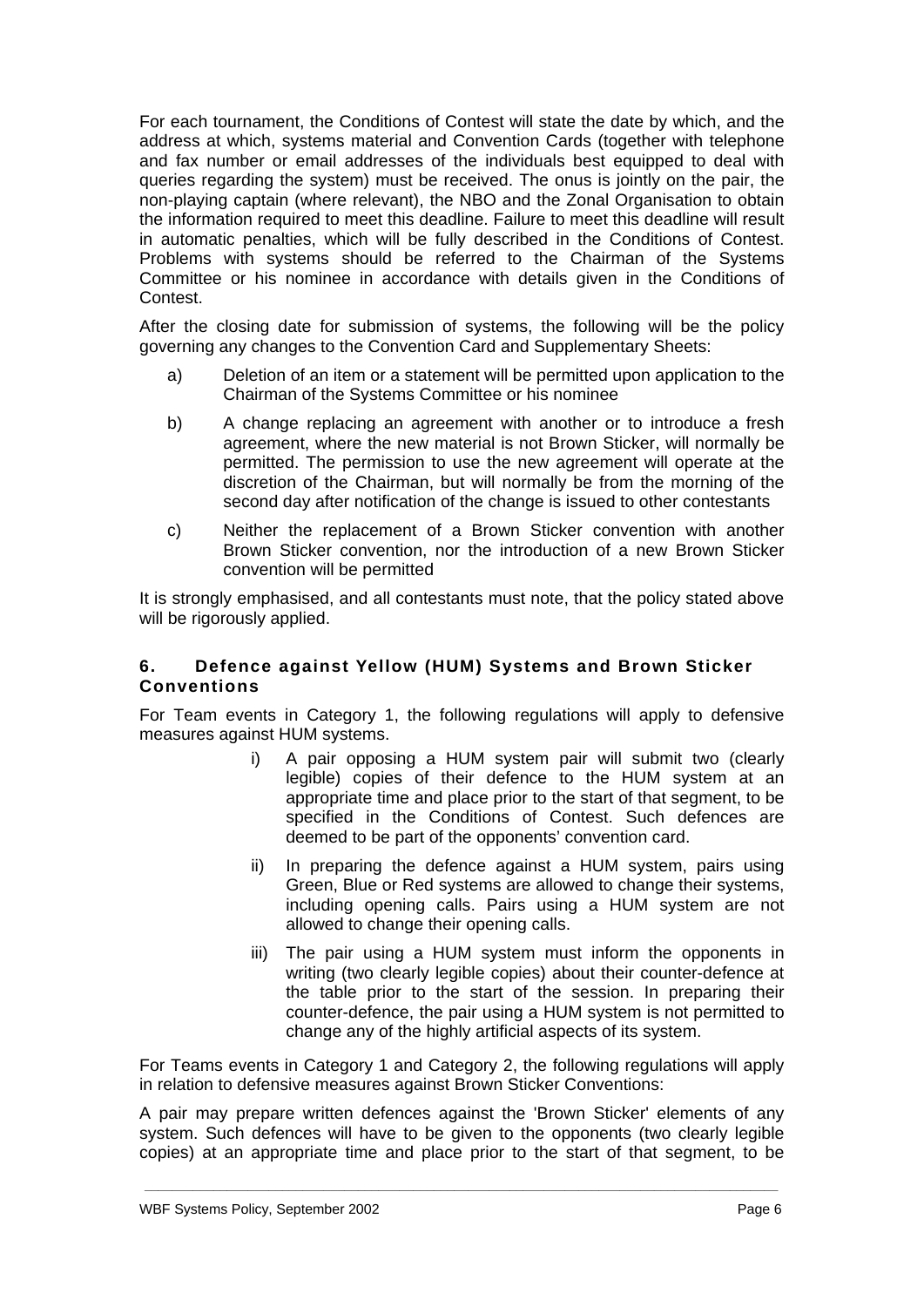specified in the Conditions of Contest. Written defences against Brown Sticker conventions are deemed to be part of the opponents' convention card.

## **7. Number of systems allowed per team**

For Category 1 events, a maximum number of four Red or Yellow Systems, of which only three may be Yellow, will be permitted for each participating team. A System, for the purpose of this section, may include different methods for different vulnerabilities.

Both members of the partnership must agree to use the same methods of bidding and card play**.** 

 **\_\_\_\_\_\_\_\_\_\_\_\_\_\_\_\_\_\_\_\_\_\_\_\_\_\_\_\_\_\_\_\_\_\_\_\_\_\_\_\_\_\_\_\_\_\_\_\_\_\_\_\_\_\_\_\_\_\_\_\_\_\_\_\_\_\_\_\_\_\_\_\_\_\_\_\_\_\_\_\_\_\_\_\_\_\_\_\_\_\_\_\_** 

#### **Attachments:**

**Appendix 1: Brown Sticker Opening Bid Announcement Form Appendix 2: Brown Sticker Overcall Announcement Form Appendix 3: WBF Alerting Policy Appendix 4: WBF Psychic Bidding Guidelines**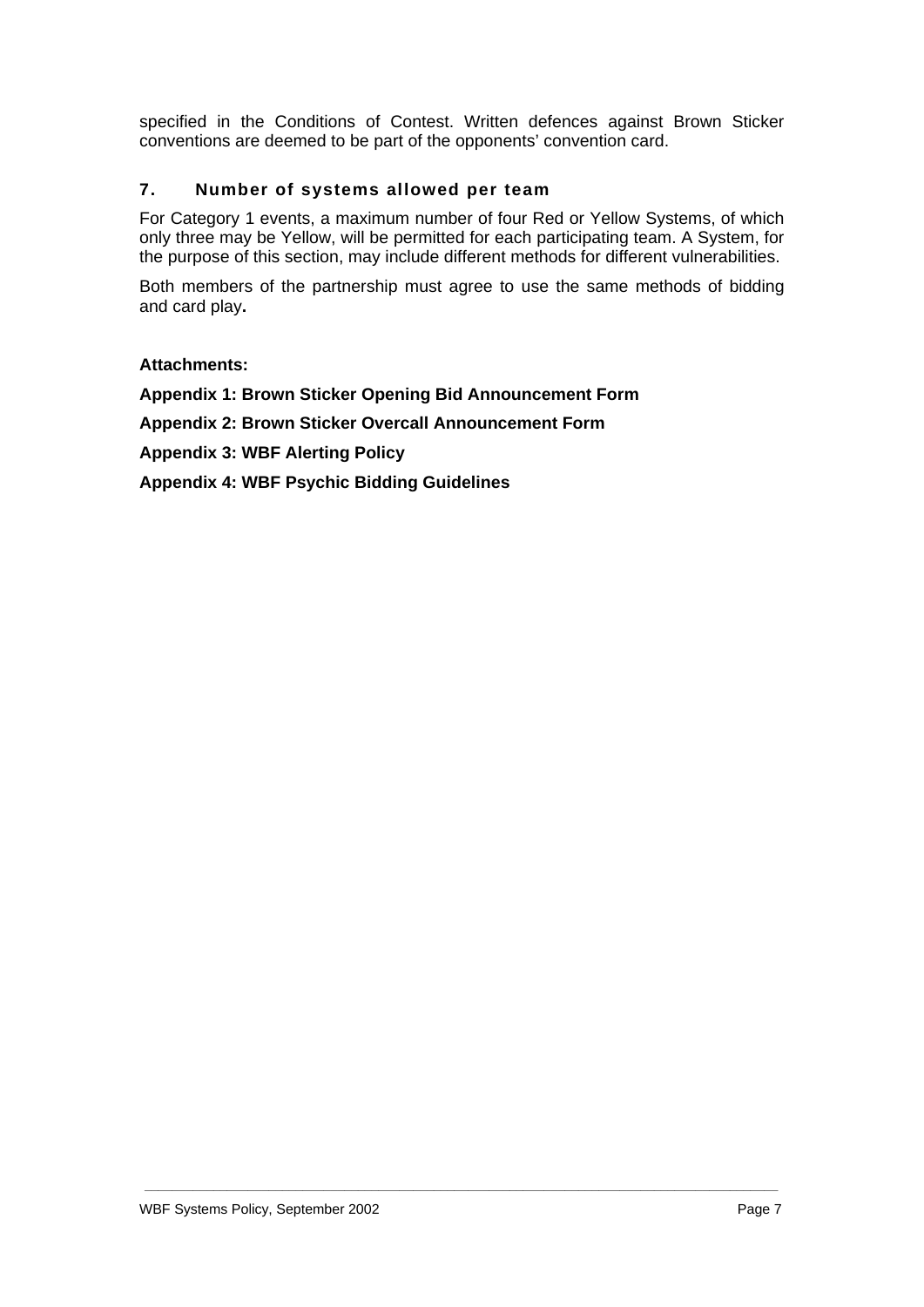# **APPENDIX 1**

## **8. BROWN STICKER OPENING BID ANNOUNCEMENT FORM**

This form is to be completed and sent, by email, to **anna@ecats.co.uk** by the closing date announced in the Conditions of Contest

| <b>Names:</b>                |    |       |         |
|------------------------------|----|-------|---------|
| Country                      |    | Event |         |
| Opening bid of               | in |       | seat at |
| Shows:                       |    |       |         |
| <b>Detailed Description:</b> |    |       |         |

**Responses and Rebids in Uncontested auctions With what hands will responder pass the opening bid?** 

**Meanings of other responses and rebids:**

| <b>Competitive Agreements</b>  |                                                |  |
|--------------------------------|------------------------------------------------|--|
| Responses after opponent's DBL | (including Pass, RDBL and expected follow-ups) |  |

 **\_\_\_\_\_\_\_\_\_\_\_\_\_\_\_\_\_\_\_\_\_\_\_\_\_\_\_\_\_\_\_\_\_\_\_\_\_\_\_\_\_\_\_\_\_\_\_\_\_\_\_\_\_\_\_\_\_\_\_\_\_\_\_\_\_\_\_\_\_\_\_\_\_\_\_\_\_\_\_\_\_\_\_\_\_\_\_\_\_\_\_\_** 

**Responses after opponent's overcall:** 

**Rebids after 4th hand DBLs the response:** 

**Rebids after 4th hand overcalls:**